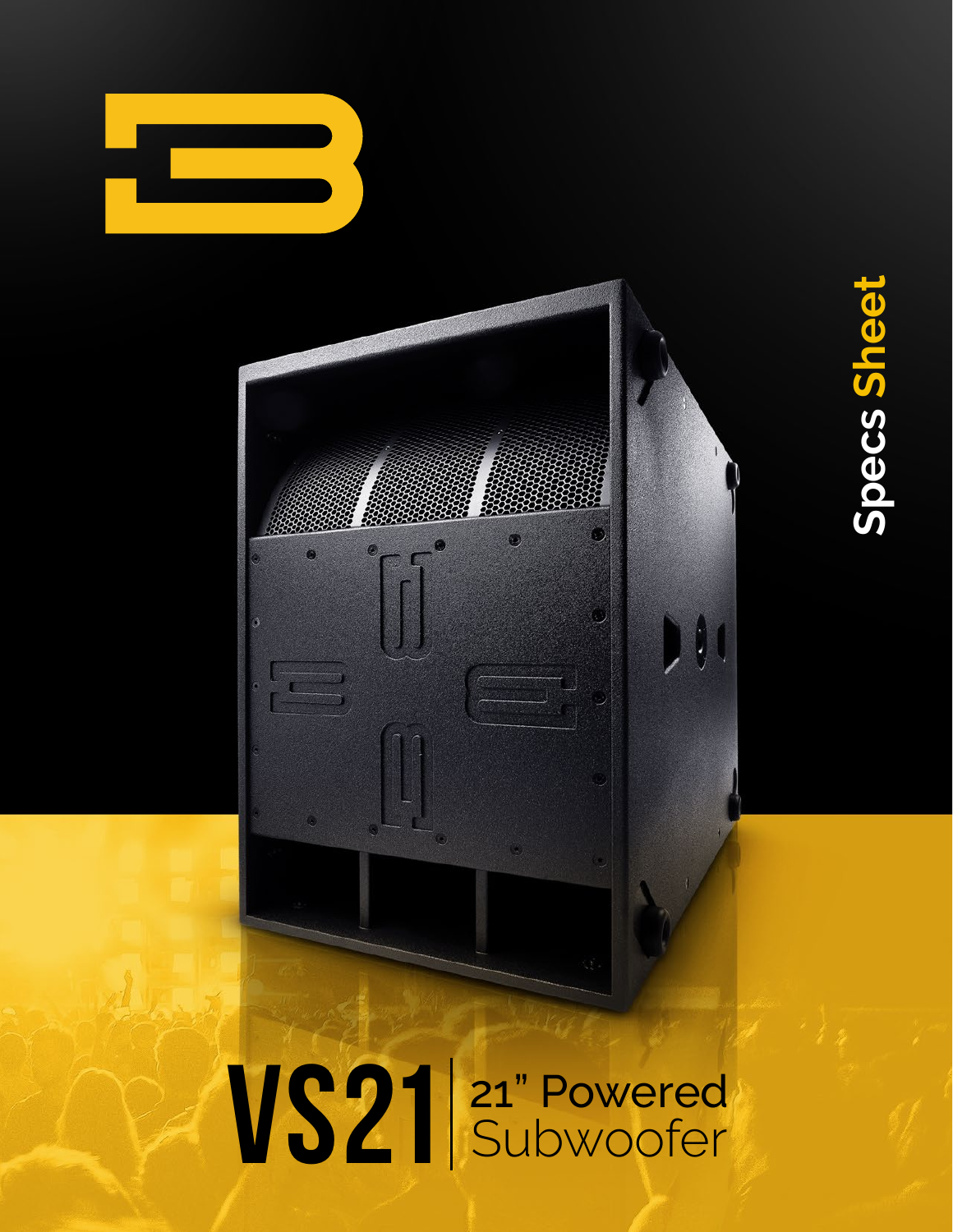# VS21 <sup>21"</sup> Powered

**Punchy AND Full Deep Bass**

- **Very High Output SPL**
- **Versatile for Dance to Acoustic**
- **2400W RMS Class D Amplifier**

### **Description:**

The design brief for the VS21 was to create a product that offered low-frequency extension similar to the **BASSBOSS vented dual 18" subwoofers in combination with the hard-hitting punch of the BASSBOSS hornloaded subwoofers. The VS21 brings the world of extended low frequency together with the world of highimpact. You're no longer forced to choose either deep OR punchy, the VS21 offers both.**

**The VS21 is particularly versatile, able to satisfy the demands of hard-hitting live kick drums to the deep, rolling bass of an 808**. For those whose shows span a lot of genres, the VS21 has got them all covered. The same size and shape as the Cerwin Vega L-36, the VS21 will deliver considerably much more output and deep bass.

#### **Description**

Vented, short horn hybrid single 21" powered and processed subwoofer. Frequency response ±3dB from 25-90Hz. Maximum continuous sine wave output 132dB.

#### **Features**

The VS21 features a massive displacement, long excursion 21" woofer, rear-loaded into a large acoustical volume that is tuned to a low frequency, and front-loaded onto a short horn. The vented enclosure section provides extended low frequency performance and the horn section provides increased upper frequency sensitivity and improved transient response.

### **Benefits**

These features bring the benefits of extended low frequency together with the benefits of high-impact. Excellent transient response is delivered by the efficient performance of the horn at the upper end of the subwoofer range. Extended depth is delivered by the large acoustical volume, low tuning and the massive displacement of the longexcursion 21" woofer. The combination provides an immediate hit with the added power of full and effortless lowend extension. The resulting impression is one of a very 'big' or 'heavy' hit.

Thanks to these attributes, the VS21 is extremely versatile, able to satisfy the demands of hard-hitting live kick drums as well as the deep, rolling bass of heavy synth tracks or an 808. The VS21 offers output SPL comparable to a bigger double-18" cabinet and allows more output to be focused forward thanks to its smaller frontal area.

### **Amplification and Processing**

Powered by a 2400W RMS amplifier, the VS21 includes all the necessary electronics to allow it to be connected directly to your mixer with nothing but signal cable in between. The built-in processing is minimal and includes a low-pass filter that provides a broad, flat frequency response. There is no need for any EQ in the signal. In addition, a sophisticated limiter system protects the woofer from thermal and over-excursion damage, allowing the user to get maximum output from the loudspeaker for as long as necessary without concern about overdriving it.

### **Arrays**

For larger events, several arraying options are facilitated. Block arrays, side-by-side arrays and front/back Cardioid arrays (presets available in DSP) can be deployed securely thanks to the interlocking feet.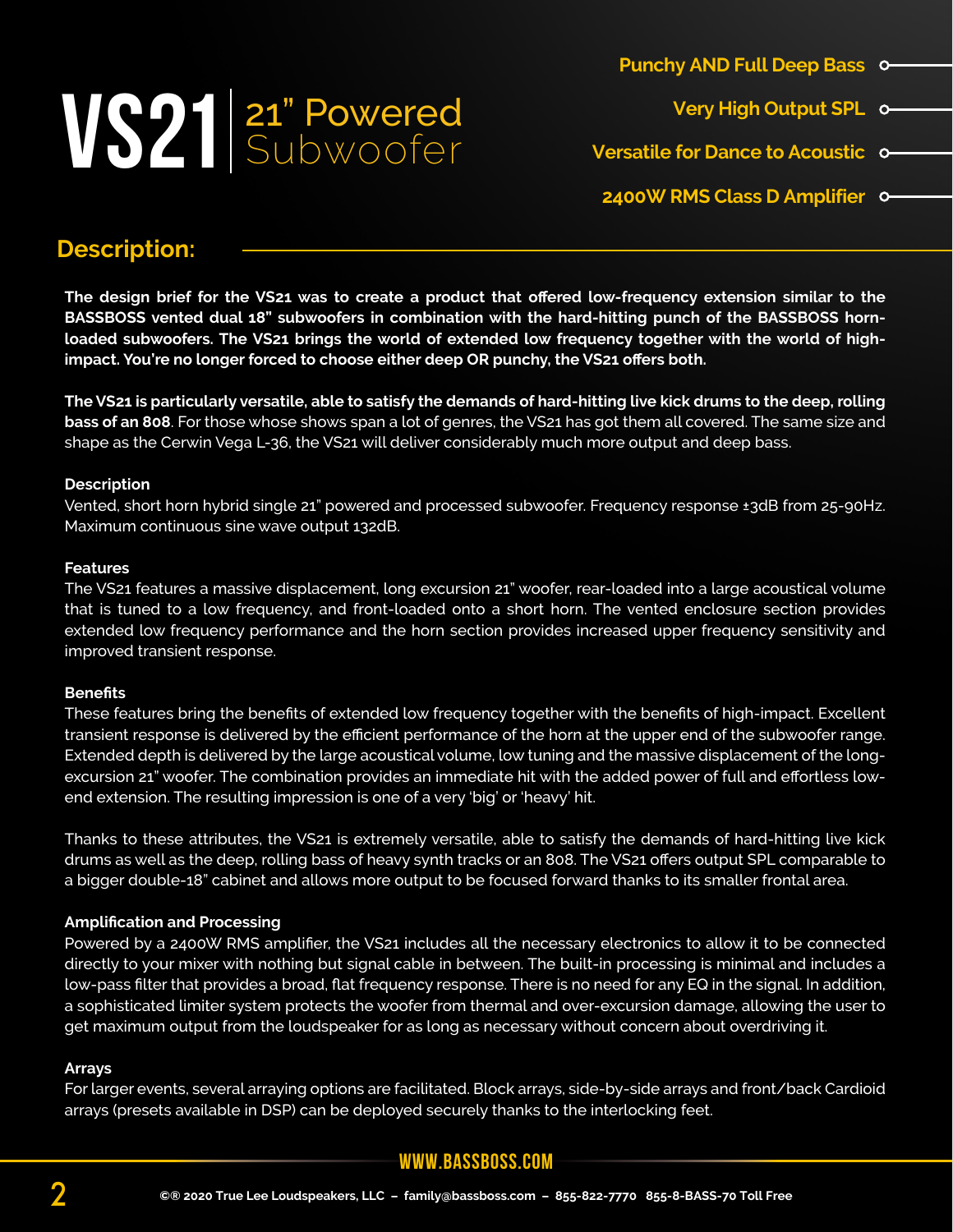# VS21 **SPECIFICATIONS** 21" Powered Subwoofer

### **Acoustical**

**Loudspeaker Description: Subwoofer, single 21" powered and processed Frequency Response (±3 dB): 25 - 90 Hz Maximum Sustained Output: 132 dB SPL, 1 meter, half-space (ground plane) Max SPL (Peak)\* 139 dB Nominal Dispersion (°H x °V): 360 x 360 - Cardioid mode available with multiple boxes**

# **Electrical**

**Amplification: 2400 Watt Continuous RMS Class D Amplifier Processing: Integrated comprehensive DSP provides high pass, low pass, phase alignment and limiting Electrical Connectors, Amp: Neutrik Powercon input (blue) NAC3FCA Electrical Connector, Mains: Standard US 3-pin 120V electrical plug: NEMA 5-15. (Edison) Voltage Operating Range: 90-130V Current Draw, Nominal: 3A @ 120 volts (typical, 1/8 max power) Current Draw, Peak: 20A Current Draw, Continuous: Limited to 16.5A after 1 second Signal Input Connector: XLR-F Signal Output Connector: XLR-M pass-through only**

## **Physical**

| <b>Enclosure Type:</b>       | Vented, short horn hybrid                                                              |
|------------------------------|----------------------------------------------------------------------------------------|
| Transducer:                  | One 21" diameter (540 mm) neodymium motor woofer. 58 mm (2.28") peak to peak excursion |
| with                         |                                                                                        |
|                              | waterproof fiber composite cone                                                        |
| <b>Cabinet Construction:</b> | 18mm Baltic Birch plywood, dado joints, stainless steel hardware                       |
| Dimensions (HxWxD):          | 36" x 24" x 36" (91.44 cm x 60.96 cm x 91.44 cm) - 37.5" (95.25 cm) high with feet     |
| Net Weight:                  | 180 lbs. (82 kg)                                                                       |
| <b>Shipping Weight:</b>      | 230 lbs. (104 kg)                                                                      |
| <b>Exterior Finish:</b>      | Rugged, weatherproof, black textured, bonded high-pressure polyurethane coating        |
| Grill:                       | Perforated, powder-coated steel                                                        |

# **Optional**

| <b>Installation Version:</b>           | Available without handles and pole sockets                                             |
|----------------------------------------|----------------------------------------------------------------------------------------|
| <b>Amplification for Installation:</b> | Complete power package including DSP in two space rack chassis                         |
| Cover:                                 | Heavy-duty padded nylon transport covers for 1 or 2 cabinets                           |
| <b>Transport Dollies:</b>              | Dolly cart with 4 locking casters and recesses to accept interlocking cabinet feet for |
|                                        | transporting 1 to 3 cabinets                                                           |
| <b>Online Information:</b>             | bassboss.com/vs21                                                                      |

"Peak output is calculated using "industry standard" techniques. These calculation methods create theoretical specifications that are inflated over what can actually be<br>achieved. BASSBOSS real world output specifications a

### **www.bassboss.com**